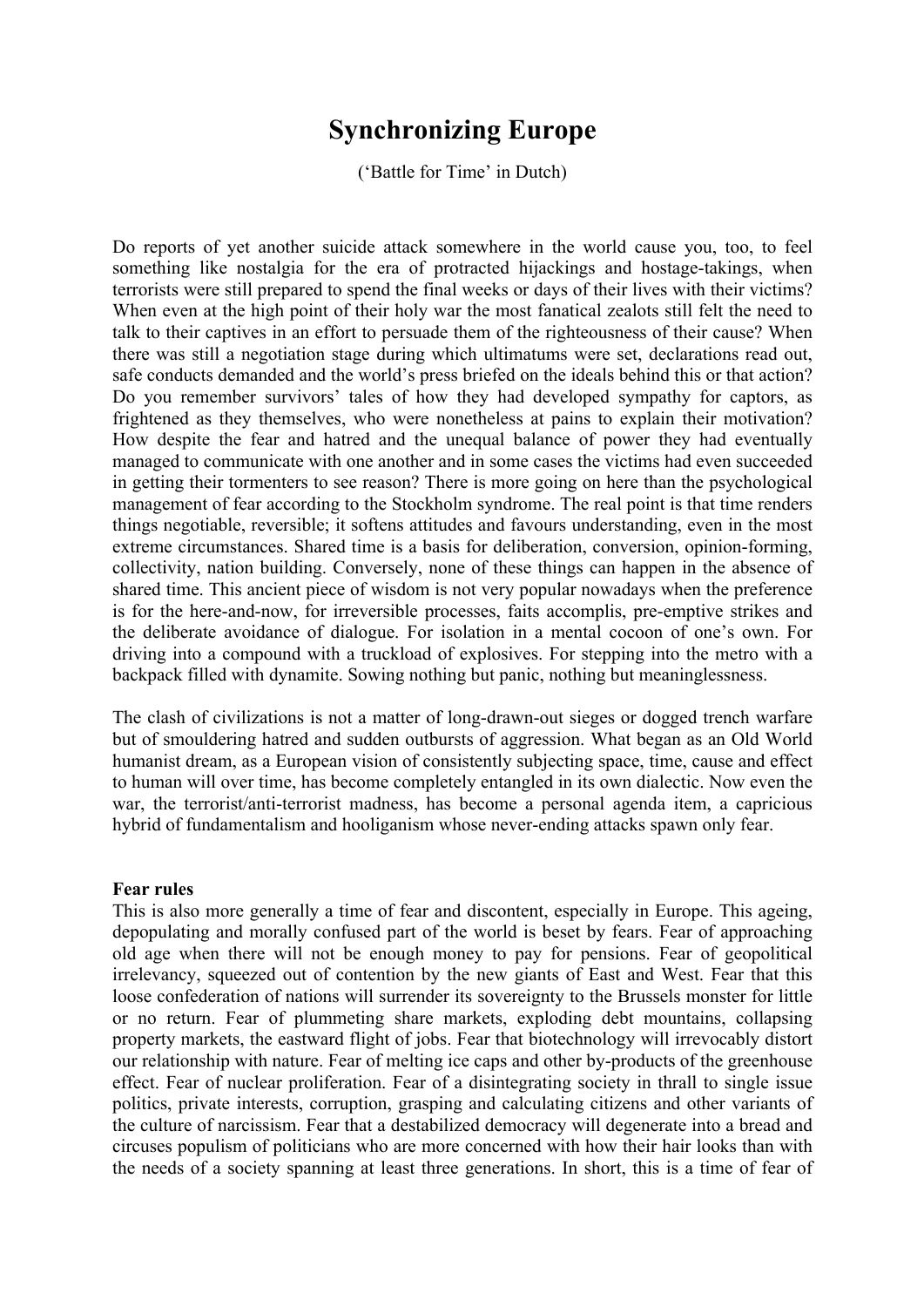ourselves. For anyone who still dares to think knows that we ourselves are largely to blame for all this. It wasn't foreigners who got us into this mess. Nor will a Fortress Europe mentality get us out of it. The sense of fear haunting Europe is born of ignorance – ignorance of the other, but also of ourselves.

Sadly, self-knowledge is not the most strongly developed faculty in times of fear. Far stronger is the faculty for projection. People who are afraid find it much easier to point to "the other" as the source of their fear. And causes for that fear are never hard to find because the other will always include a few problem cases – rabble rousers, hooligans, vandals, morons, provocateurs, terrorists – who are by no means averse to deriving their own sense of relevance from the prevailing fear and who are consequently always good for daily reports of an excess here and an assault there. Such a climate favours the scapegoat mechanism in which people are prone to generalize and to turn the other into a hydra-headed monster that can only be defeated by draconian measures, even the suspension of basic principles of democratic governance. The upshot is performance contracts for discouraging or deporting immigrants, policies of zero tolerance, new screening methods and civic entrance exams for would-be immigrants, organized raids and preventive stop and search, widespread wiretapping, the closure of public areas for public use and so on. In other words, a spate of regulatory measures is let loose on us today with the same fanaticism with which only yesterday, during the Golden Age of postmodern relativism, every attempt to regulate new social phenomena was rejected as an unacceptable infringement of the individual right of self-determination.

Here you have the contemporary knee-jerk response to fear: measures. Measures are the beall and end-all for mediocre spirits. Europe today can without difficulty be described as an aggressive swarm of measures – unconstrained, for the time being at least, by a constitution that might provide them with a culturally informed logic. Measures aimed at curbing fear appear at present to be of two kinds: preventive measures and repressive measures. The preventive ones pertain to everything a government and society can do to avert still more problems. Borders are sealed, exclusion zones created, legislation amended – all measures which, in spite of the rhetoric surrounding the economic necessity of an "attractive location climate", are guaranteed to spoil or only very selectively encourage such a climate. Repressive measures pertain to a new, strict regime intent on punishing all forms of social disorder. The only problem is that for prevention you need the gift of clairvoyance and for repression an unshakable faith in the rightness of your policy. And this is exactly what is most lacking at present.

Anyone with any foresight at all must perceive that in the long run the fears outlined above can only be quelled by embracing rather than excluding the other; not by trying to condition people by way of measures, but by understanding them through spending time with them. True prevention is not a question of avoiding but of actively addressing problems. Whichever way you look at it – from the economic viewpoint of an ageing Europe, from the religious viewpoint of the search for meaning in a profoundly secular society, from the psychological viewpoint of the need for respect and recognition, from the demographic viewpoint of a declining social dynamic – in the long term a new infusion of energy is an absolute necessity. But without tolerance, there can be no new energy.

Similar difficulties dog the strategy of repression. Without a strong belief in the moral core of law enforcement, it rapidly degenerates into total arbitrariness. Policy that is not informed by what Georg Simmel once called "the idea of Europe", an inspirational idea more enduring than today and bigger than the individual, becomes a question of the current fad. Typical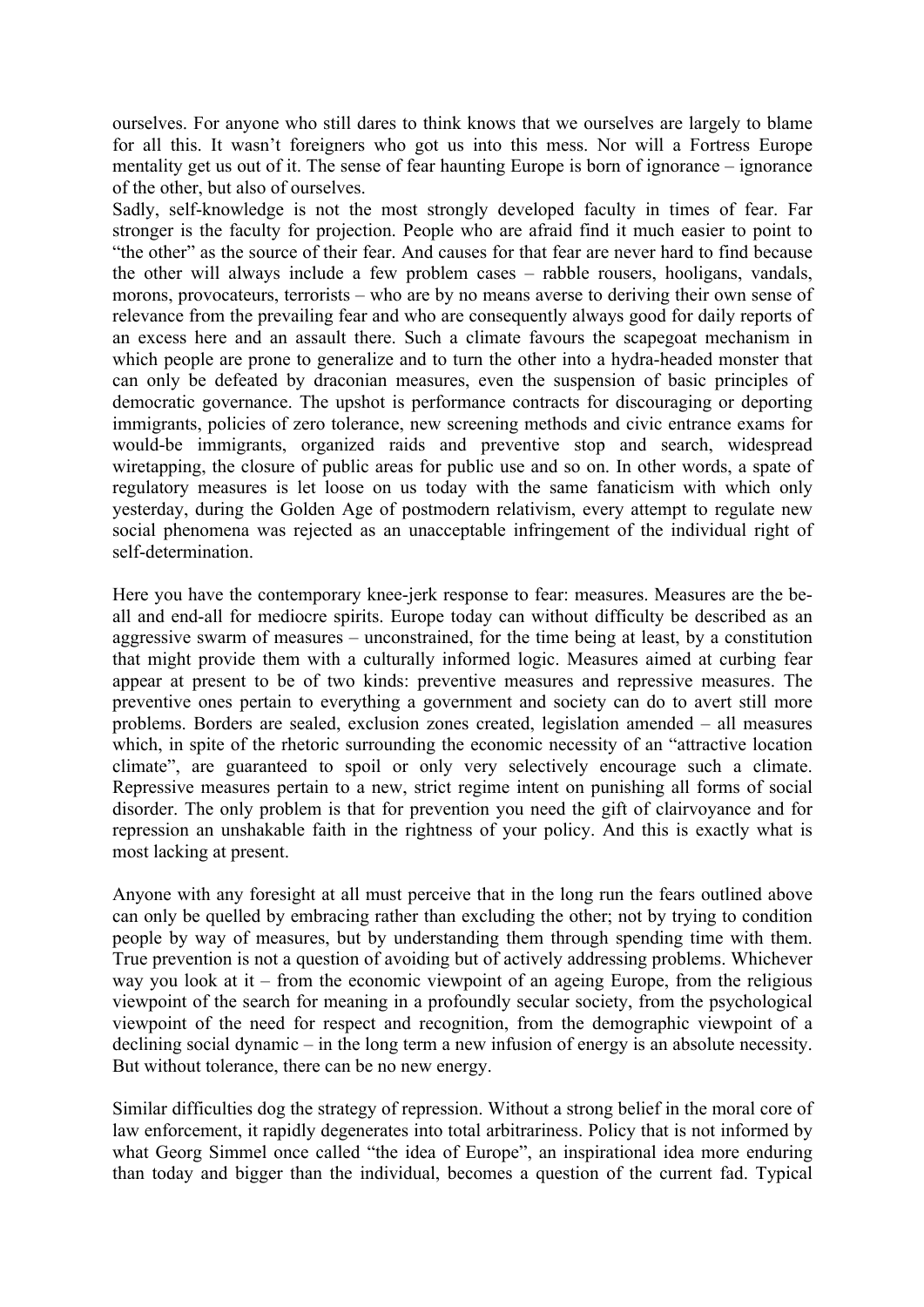European historical lessons, such as the division of the Carolingian Empire, the separation of Church and State, the Balance of Power, the Dialectic of the Enlightenment, the Holocaust and the Yalta legacy, are conveniently forgotten. Politicians concentrate on immediate gains, not on what is really needed. Repression turns into policy for the public stage, a diligent search for scenarios that score well with the media and for individual careers. It is a form of repression that benefits no one in the long run because instead of acting as a corrective, it escalates. We are in the middle of such escalation now.

In short, measures adopted on such muddled grounds have a tendency to be counterproductive. All they do is to invoke yet more measures until the policy as such gets tangled up in itself and its own objectives. Responses such as these serve not to quell the fears of our times but to confirm them. Before you know it, people are hitting out wildly in all directions. Europe, back to square one. You reach a stage when you are thankful for the anaesthetizing effects of consumption, tourism, museumizing, and similar formulas for keeping people quiet. At least they help to postpone full-blown violence.

The mediocre response of mere measures will never be enough to ensure peace, freedom and prosperity. Fear is very often the company on the road to serfdom. So Europe today is yearning for a narrative, a will of its own, a vision, emotional attachment. To achieve that it must shrug off its negativism and embrace European civilization with total conviction. But perhaps it is possible to come up with a different approach that, rather than re-emphasizing civilization as a goal in itself, creates a new one. An approach that is not coercive but participatory. A response that would not interpret Europe as a static territory, with a fixed cultural canon, but as a synchronized experience in time. Mounting fear of the future can only be curbed by finding multiple forms of time-sharing: conversations, collective narratives, rhythms, rituals, shared expectations, daily routines and so on. It is a simple but largely forgotten message: those who share time with one another are more likely to develop mutual understanding. Those who do not share time with one another inevitably grow apart. If, for a variety of historical reasons, such sharing no longer occurs of its own accord, it will have to be organized and propagated. Up till now, European unification has been largely a question of economic and political faits accomplis. But there is not one serious programme for European encounters, the synchronic sine qua non of any kind of integration and nation building. For this the ideal of the animated coffee house, as advanced by that consummate Euro-intellectual George Steiner, will not suffice. What is needed is some genuine, continentwide brainstorming, a process of active re-invention – and this is precisely what the new Europe lacks. For too long "Europe" has been a formula, masquerading as an ideal, the sole purpose of which has been to prevent another war. An instrument for de-escalation. But the question of how Europe is to cope with new global escalations – economic, political and cultural – is becoming pressing. There has been no shortage of forces to shake Europe out of its complacent slumber. But there are scarcely any ideas about how we are to achieve the next step: engaging in a dialogue in order to turn this continent into a new ideas machine. But first it is necessary to explain more precisely why the time factor is so important in all this.

## **Society as clock**

Society and Time: it might sound like an abstract, somewhat unrealistic association, but in fact the sharing of time is at the heart of social unity and solidarity. Synchronicity is the cement that binds society. For a long time the rhythm of the years, the rotation of the seasons, the sequence of feast days, was a collective experience. Shared time – whether it be churchgoing, a sporting event, a ball, or the weekly episode of well-loved television series –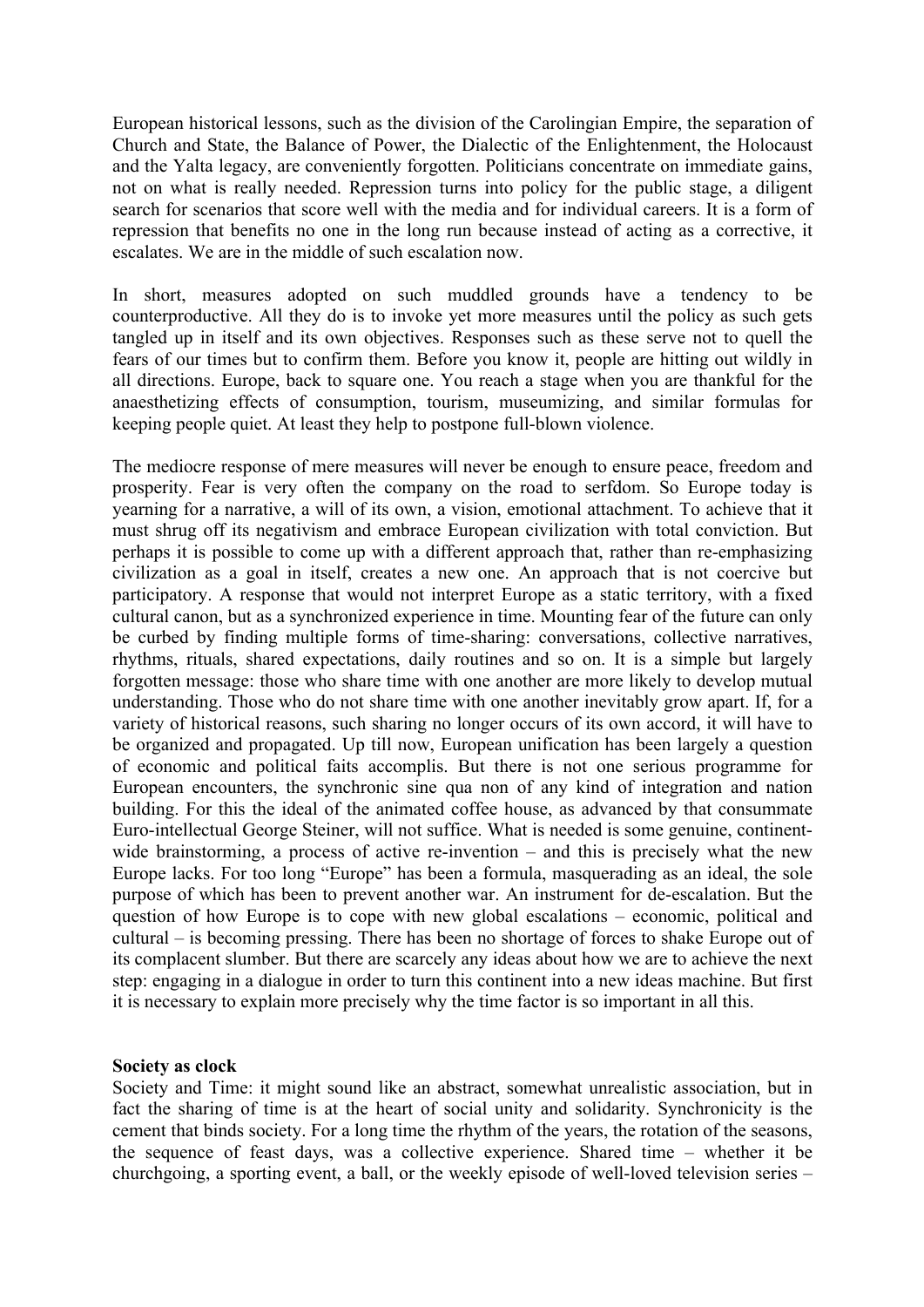provided plenty of matter for conversation. The reason people so often start by talking about the weather is that this is still something we experience together. But alternation has made way for omnipresence. Things that used to be regulated by temporal conventions are now permanently available in a pervasive freedom of choice. You can shop any time you want. There is always sport on TV, as well as drama, entertainment and porno. And if it's not on TV, it's on the Internet. Indeed, everything is on the Internet, twenty-four hours a day. There is always work, too. Likewise celebration: symposia, carnivals and other festive occasions. And holidays too, at the drop of a hat. It's a simple matter of taking some of your own free days and heading off – on a hiking trip through the Atlas mountains, diving along the Great Barrier Reef, snowboarding in the Rockies. The further away the better (the European tourist attractions have long ceased to be the object of eagerly awaited pilgrimages and are more often the setting for a mid-week or weekend break). Instead of a rhythmic succession of events, culture has become a pick-and-choose menu from which the citizen-turned-consumer puts together his or her own programme. Time has become a commodity, complete with price tag. Lives are no longer devoted to something, but filled with something. Who you are is determined not by your actions but by the trail you leave behind in hundreds of databases.

Granted, this is all a bit overstated. Even now one still occasionally encounters people with whom one can arrange to share the important things of life. But the fact remains that the underlying organizational systems have had their day. One could analyse this on various levels but the level of European civilization offers plenty of departure points for an anthropology of time. After all, many moments of synchronicity had to do with cultural values that prevailed, throughout the continent and which are now in decline. Secularization has put an end to our God-fearing sharing of the Judaeo-Christian tradition in which the individual was part of a narrative of creation and salvation, in which the time for prayer dictated the daily rhythm and the time for sacrifice gave structure to the year. The dismantling of the great European ideologies has put an end to the Utopian notion of life in which today was irrevocably bound up with tomorrow. We are no longer irreversibly and collectively on the road to a better world. Betterment is up to the individual now. Individualization has severed the social temporal ties whereby people experienced things together. In many cases life experience has become a matter of personal choice and not something that is automatically shared with others. All these historical tendencies have resulted in a release from the straitjacket of time that dictated when you experienced moments of value and with whom.

At this critical moment in European history, in which the Union must prove and reassert its relevance and vitality, we find ourselves in the onward-rushing universal here-and-now. The past is sinking into oblivion while the future has ceased to be the focus of our aspirations. Exit two time dimensions that people can share. As for the here-and-now, it is much more of a personal affair. Yet it is precisely at this moment that we are supposed to cope with an influx of different and competing cultures. Anyone can see that this must lead to problems.

Just as individual lives consist of an accumulation of strictly separate levels of experience, so society as a whole is turning into a pluralist patchwork of diverse temporal experiences. Even in notoriously monocultural suburbia we see an emerging mosaic of black and white schools, full and empty parking spaces, moribund churches and flourishing mosques. It is all part of the clouding of the collective sense of time in multicultural society. Conflicts flare over the organization of time. Pungent cooking smells in the early morning. Five times a day to the house of prayer during Ramadan. Anger when Saint Nicholas fails to visit to a "black school". Everyone is more wide awake than ever, but nobody knows what time it is for someone else. What this situation teaches us is that time is the fundamental order that binds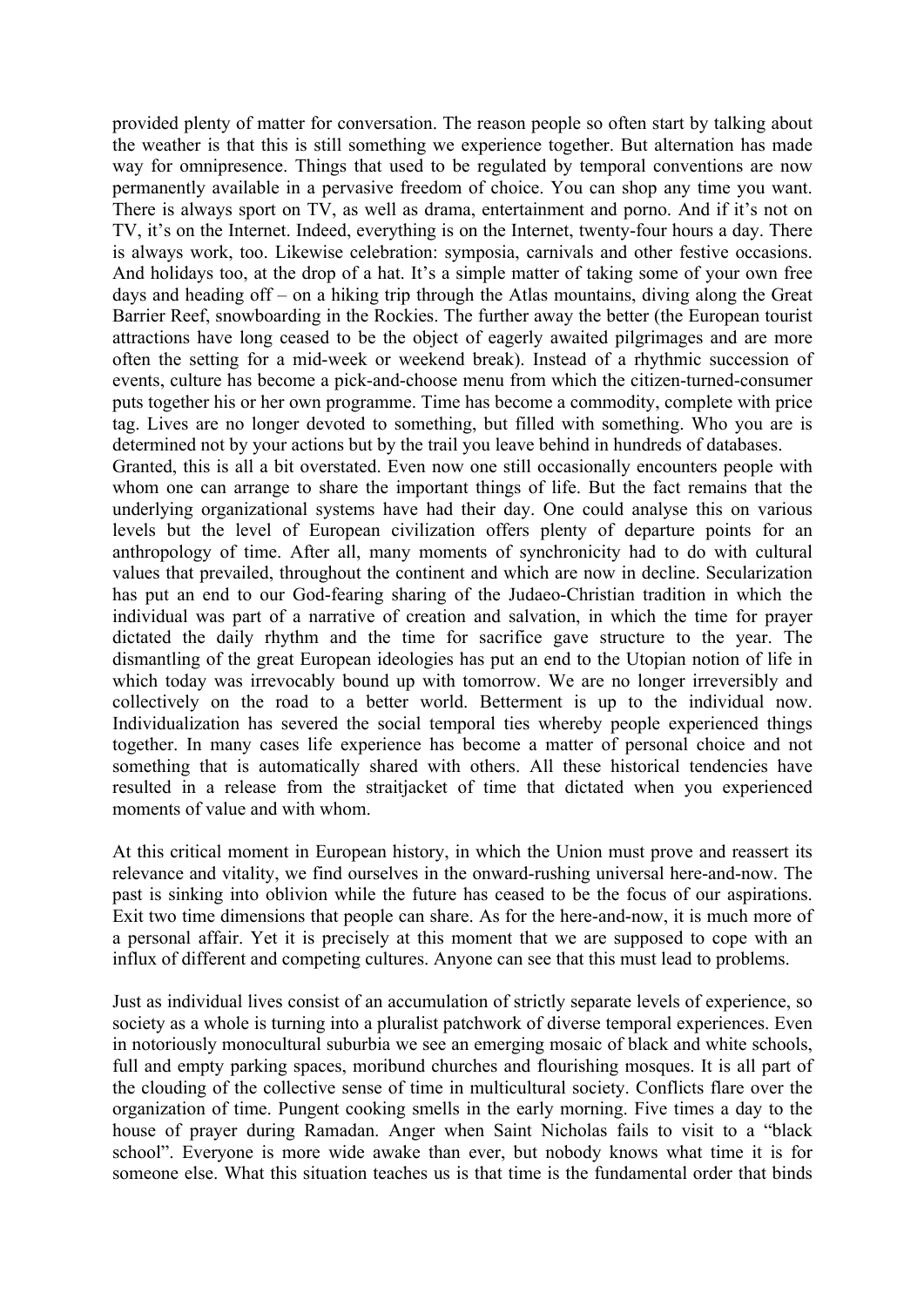everything together and without which everything falls apart. An unquestioned acceptance of the clock, diary and calendar is making way for a collection of temporary and arbitrary agreements that are made on purely pragmatic grounds and only remain valid as long as it suits the people concerned. This is the culture that gives rise to the dissatisfaction that has been so keenly evident in most European countries in recent times. It is also at the heart of the integration problem. Far more than a shared language, it is shared time that enables people to live in harmony and to respect one another. Some biologists even go so far as to claim that the ability to empathize with the way another person spends their time is what distinguishes us from animals. And although the perception of time scarcely rates a mention in the current fierce debates on integration, it is a problem that can only be understood in terms of a wide diversity of social attitudes.

What reaction patterns can we detect in the current discourse on society? It is no longer a debate about Left or Right, Socialist or Capitalist. Although it is certainly possible to treat time as a class war issue, choosing a position is not so much a matter of striking a balance between social justice and individual freedom. Increasingly, positions are adopted in a (usually unconscious) reaction to today's fragmented temporal order. In other words, these reaction patterns are neither ideological nor materialistic but temporal. On the one hand, there is the progressive approach in which the individual right to self-determination with regard to time is central and the tendency towards further atomization of time is not really disputed. According to this way of thinking, it is up to those who think differently to become just as progressive, enlightened and individualistic. On the other hand, there is a powerful conservative tendency which expresses itself primarily in terms of the preservation of values and standards, but whose real aim is to counter further fragmentation of time with an eleventh-hour appeal to the needs of society. Such thinking betrays a latent jealousy towards those groups which still display the social cohesion inherent to a strongly shared sense of time. After all, the only family that could still be termed the "cornerstone of society" is the average immigrant family. In the final analysis, the whole debate about Europe as a cultural unity is about how far we can go in personalizing time before that unity ceases to be a unity. Are there no pan-European phenomena that truly bind us together? Absolutely, and not infrequently such things, like "democracy" or "enlightenment" or "romanticism", are regarded as a tediously predictable tyranny of clichés, rather than as something that engages our emotions. Yet time is not held together by vague sentiments but through concrete, public actions. By dialogue.

## **Synchronicity**

If it is true that all forms of community are ultimately grounded in shared time, one is forced to ask whether our increasing capitulation to divisive time will eventually make community impossible. Conversely, one could start to investigate how the synchronicity underlying every community might be restored. For the subject of this essay, that restoration would be on a European scale. That is what it's about: the synchronization of the experience of time to a level at which you begin to develop a certain generosity towards another person, to their world view, life rhythm and ideals. But what begins as tolerance of another person's lifestyle often ends in indifference to the other person's time. What begins as a search for 'the other in ourselves' is liable to degenerate into an impatient, even aggressive, search for ourselves in that other. The emancipation of time from the shackles of faith and ideology had a liberating effect on the individual's right to self-determination, but this has in turn resulted in a society in which people have become their own time units, shut up in their time capsules and communicating with one another only via protocols.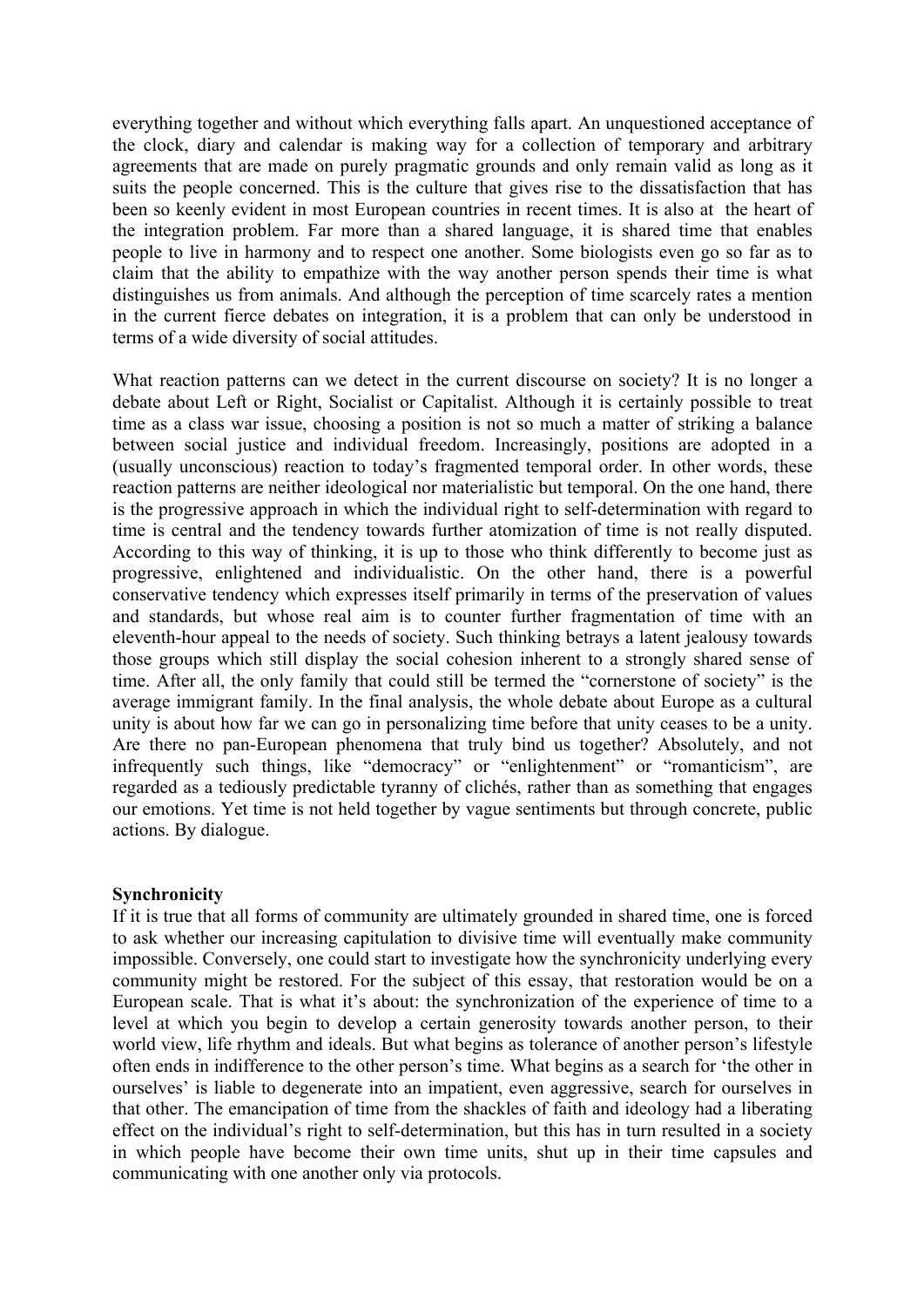According to American sociologist Robert Putnam, the Western world is experiencing a crisis of social capital. Communities are disintegrating as a result of long working hours in the information professions, two-career families, suburbanization, the rise of new media and above all the transition from a civil to a narcissistic society. The result is that people hardly do things together anymore. Yet one of the greatest binding factors for any community is the sharing of drama and the sharing of time. For a continent that is having difficulty reinventing itself, this is where the problem – but also the solution – lies. Europe has turned it back on its own invention, the shared historical drama. Yet, especially given the area of tension it currently finds itself operating in, it must surely be possible to reinvent it. There is no dearth of suitable historical events: the Fall of the Wall, the war in the Balkans, the transatlantic schism of 9/11, the introduction of a new currency, the expansion of the EU to include the Slavic states. What we now need to find is some way of underpinning these events with a shared experience, hopefully without inducing another huge historical trauma.

It begins with this insight: the most fundamental and consequently most difficult task is to come up with a strategy that brings people together psychologically in a way that is not simply conservative (bring back the good old times), regressive (back to basics) or even reactionary (a call to order). This is a very real danger in the European context. It is all too easy to interpret the unity of time as a nostalgic project, replete with romantic images of wholeness, clarity and security: a "we"-filled longing for the restoration of family, tribal and blood ties. On this reading Europe is primarily Frankish, has reconciled itself to the Germanic and is now grudgingly prepared to take the Slavic on board. A Romantic restoration of something that has never existed, an empire against all odds.

The deracination engendered by globalization conjures up a need for a new point of reference. A longing for a European Ur-mother. But longing is not the same as action. Nostalgia is a very limited form of re-synchronization, even when this nostalgia is shared with others. Were it to form the basis for actual policy, propaganda for a *Europe Profonde* or *Das Europäisches Heim* would not be far away. In Euro-nostalgia all you share is a romanticized memory, an absence, certainly not events. True kinship can only be achieved by experiencing something together. In Europe that has for too long been the Second World War. The entire European Union was based on *Nie wieder Krieg*. As the veterans die out, however, that binding factor is rapidly losing its force. A new experience must be created. Simply breathing new life into the old one will not suffice.

So how is this to be achieved without promoting the cause of the next big disaster? First of all, it cannot be accomplished without a vision. A vision of a form of European temporal culture that encompasses local, national and international policy levels. I would suggest that there are two basic levels on which this vision could manifest itself. One is politics; the other is culture. To begin with the first: there are countless possibilities at the level of policy making. For instance, a European super-ministry for temporal organization, a Ministry of Time, could help to further awareness of the vital importance of synchronicity for the wellbeing and integration of European nations and peoples. There are many ways of doing this, from a reformulation of multicultural policy to include the notion of time, to an international media campaign. Secondly, such a ministry could work towards the introduction of European community service. In light of the previously noted importance of collectively shared stages of life, such a compulsory contribution to society, in which everyone could in principle meet fellow members of their generation across all strata of society and all ethnic groups at least once in their life, would have an emotional and stabilizing effect in addition to the obvious practical benefits. Thirdly, many countries have a custom of daily collective ritual, usually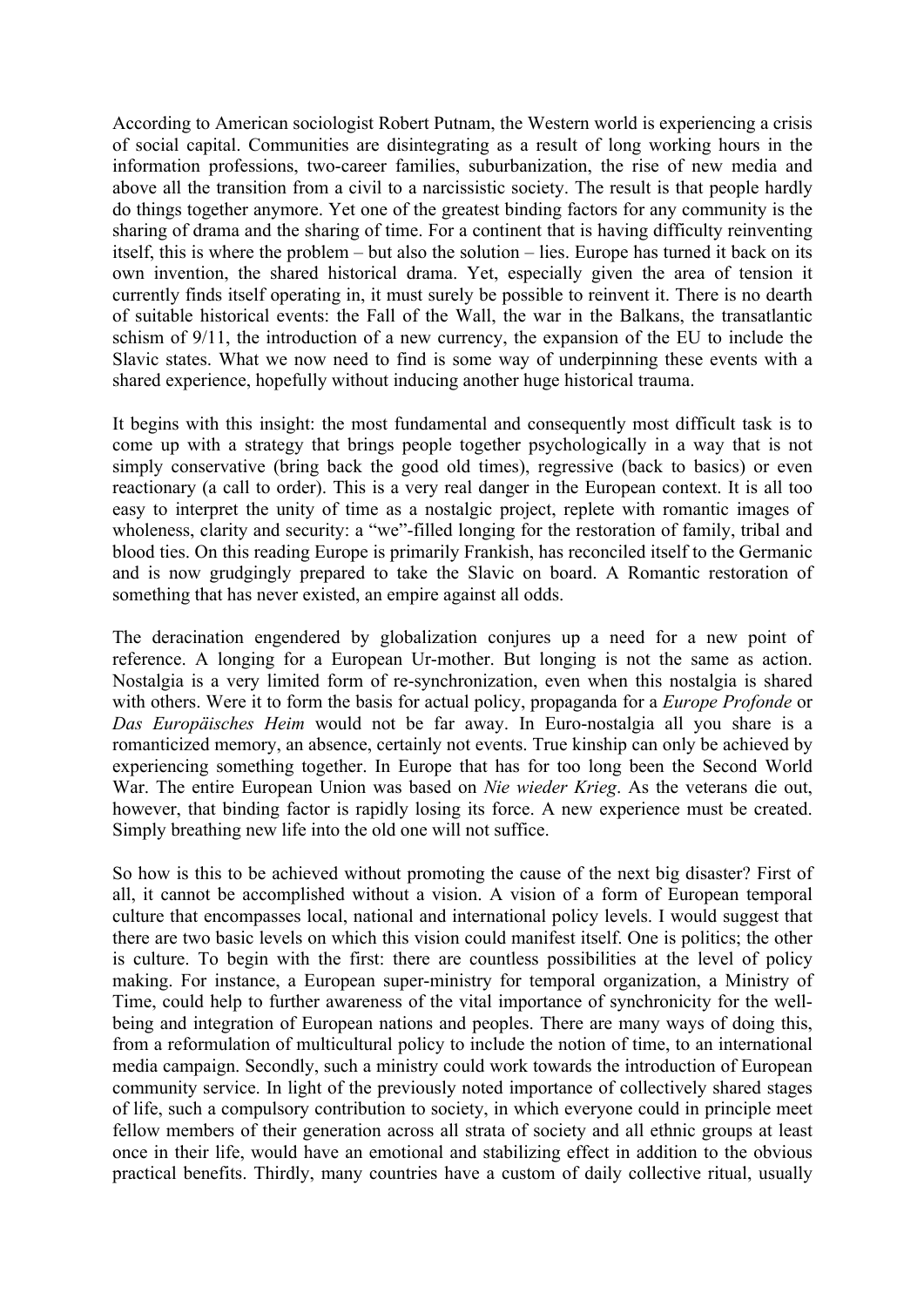with some spiritual overtones. In the US, for example, pupils in public schools begin the day by reciting the pledge of allegiance to the United States flag. Might something similar be feasible for Europe? Fourthly, this ministry could prepare a memorandum setting out quite clearly the temporal consequences of the tension between individual freedom of choice and compulsory collective solidarity. Allowing individual interest to prevail results in less synchronization. But what is really at issue here is not the tension between social justice and individual interest but success factor number one in a society with flourishing social relations: shared time. Fifthly, such a Ministry of Time could propose a series of fiscal measures aimed at promoting synchronization. Taxes on the purchase of time in the form of private services, exemptions for initiatives that create collective time. Sixthly, a lot more could of course be done towards the creation of a temporal organization through an orchestrated action in which the cultural, technological and integration policies, as well as other areas of responsibility of the current European commissioners, are vetted for their time dimension. Seventhly, the machinery of government and politics should also be scrutinized with reference to the aspect of time: sessions of representative bodies, speed of circulation of policy documents, sound bites in political interchange, regular automatic pay rises for civil servants and so on and so forth. Eighthly, there is the task of organizing the media. Thanks to their multiplicity and far-reaching penetration of society, the media are the ideal instrument of synchronization. The average European spends more than two hours a day watching television and whiles away the minutes spent in traffic hold-ups listening to the radio. These hours and minutes are currently consumed by zapping between the growing number of channels and stations that make up the fast food menu of broadcasting. But if government were to become a guardian of public time, it should surely be possible to come up with something other than the distribution of broadcasting frequencies? Instead of leasing out frequencies, the Ministry of Time could assume the task of deploying the available talent to ensure that the channels are dedicated to something of substance. Ninthly, there is an urgent need for an evaluation of the seemingly unstoppable subjectification and individualization of time. As a result of the effect of market forces on the times at which shopping, education, work and leisure activities are available, people are able to draw up their own personal daily timetable without consulting anyone else. Tenthly, the ministry could consider establishing a number of new national, or still better European, events in support of the collective European identity. This might well entail the commissioning of art and architectural works.

This brings us to that other manifestation of a European vision, the aforementioned mandate of culture to produce or facilitate synchronicity. This vision would be about transforming art and culture from their current focus on hyper-personal universes, unique objects and celebrity status, into a practice of dramatic and creative time sharing. If Europe today is no longer a genuine public realm, no longer a refuge for the mind, no longer a stage for poets and thinkers, no longer the most logical forum for politics or the natural breeding ground of genius. If Europe has forfeited its status as the cradle of democracy and its culture can no longer be relied upon to make it free... what is its culture? If the European citizen is no longer an autonomous, free, upright, approachable, self-assured individual, but rather a consumer whose life is defined not by their deeds but by the digital trails they leave. If everything is recorded and analysed, whether it be by iris recognition, fingerprints, credit card transactions or the ubiquitous CCTV camera. If the integrity of individual Europeans can be readily checked via cradle-to-grave databases and gigantic computer systems that are continuously scouring the Net in search of subversive behaviour patterns. If highly personal data are accessible to parties who do not even know the person concerned... what kind of culture is that? If democracy is on the line in a network society where the bulk of public intercourse